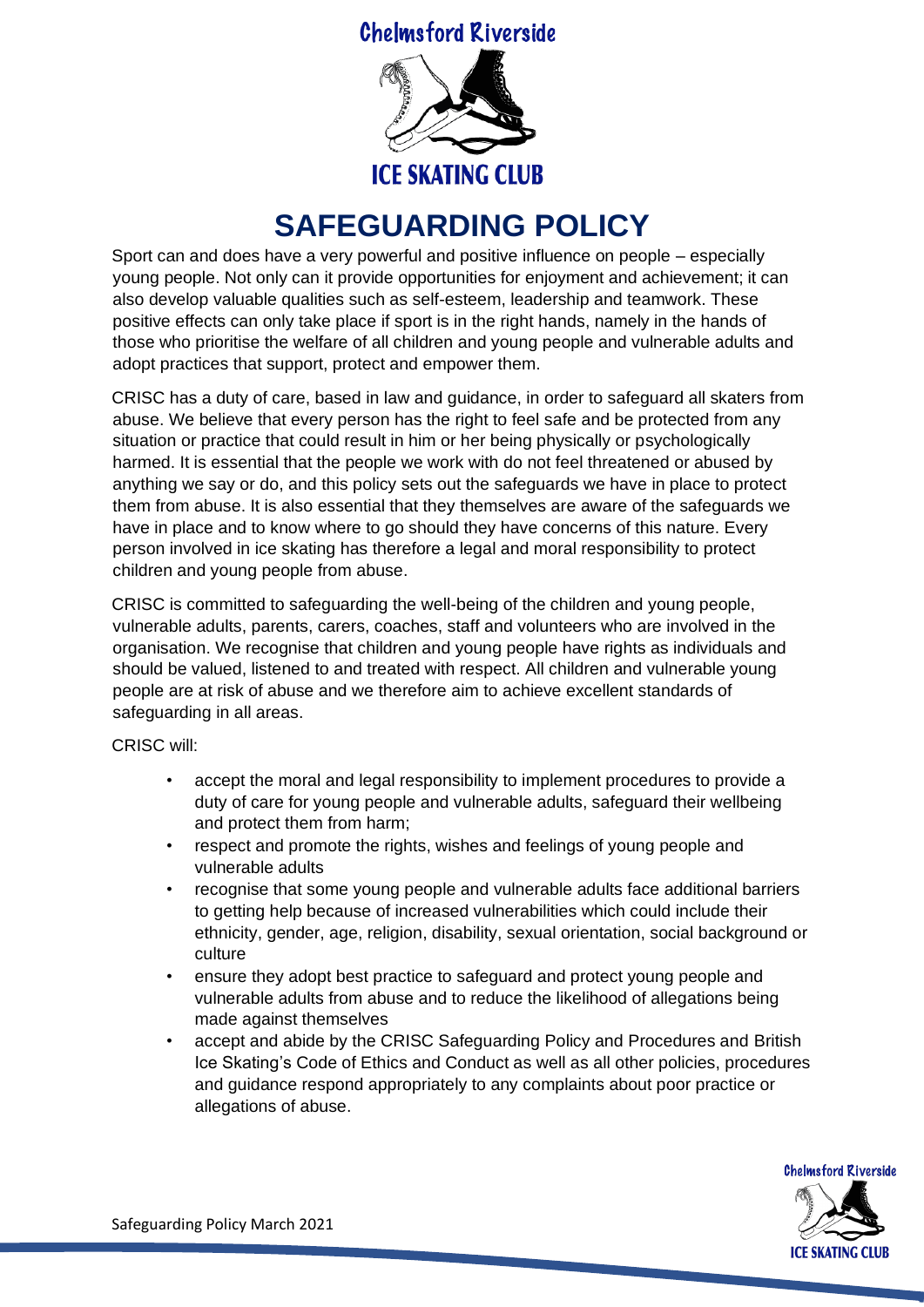We are committed to selecting volunteers safely, ensuring all the necessary checks are made. We recognise and promote that all committee members and voluntary positions have a duty to prevent the abuse of children and vulnerable adults and report any safeguarding concerns to the relevant person. The Club will share concerns with agencies that need to know, involving parents, carers / enablers, children and vulnerable adults appropriately. This document sets out the policy, case management processes and reporting procedures for all volunteers when engaged in skating activities with children and young people. Any complaint about the way that CRISC has handled a particular safeguarding concern will be logged through our Complaints Policy and addressed by the relevant team. CRISC acknowledges the duty of care to safeguard and promote the welfare of children and is committed to ensuring safeguarding practice reflects statutory responsibilities, government guidance and complies with best practice and British Ice-Skating requirements.

The policy recognises that the welfare and interests of children are paramount in all circumstances. It aims to ensure that regardless of age, gender, religion or beliefs, ethnicity, disability, sexual orientation or socio-economic background, all children; As part of our safeguarding policy we will:

- Ensure all Club Volunteers, helpers and officials working with young people should read and adhere to all the CRISC Safeguarding Policies. The Club will follow the guidance of these policies in the event of any concerns or allegations.
- Promote and prioritise the safety and wellbeing of children and young people.
- Ensure everyone understands their roles and responsibilities in respect of safeguarding and is provided with appropriate learning opportunities to recognise, identify and respond to signs of abuse, neglect and other safeguarding concerns relating to children and young people.
- Ensure appropriate action is taken in the event of incidents/concerns of abuse and support provided to the individual/s who raise or disclose the concern.
- Ensure that confidential, detailed and accurate records of all safeguarding concerns are maintained and securely stored.
- The Club will ensure that anyone who meets the eligibly criteria for a Disclosure check will not be deployed until a satisfactory check has been returned.
- Ensure robust safeguarding arrangements and procedures are in operation.
- The Club will obtain written contact, and medical details of all club players which will be made known to coaches, where deemed appropriate and/or necessary.
- The Club will identify a person(s) whose role it is to deal with any issues concerning Child Protection and Harassment (Club Welfare Officers) and notify this person(s) to all members. Anyone with concerns with respect to Child Abuse or Harassment should contact that person. If that person is unavailable, they can contact the British Ice-Skating Lead Safeguarding Officer.
- The policy and procedures will be widely promoted and are mandatory for everyone involved in the Club. Failure to comply with the policy and procedures will be addressed without delay and may ultimately result in dismissal/exclusion from the Club.